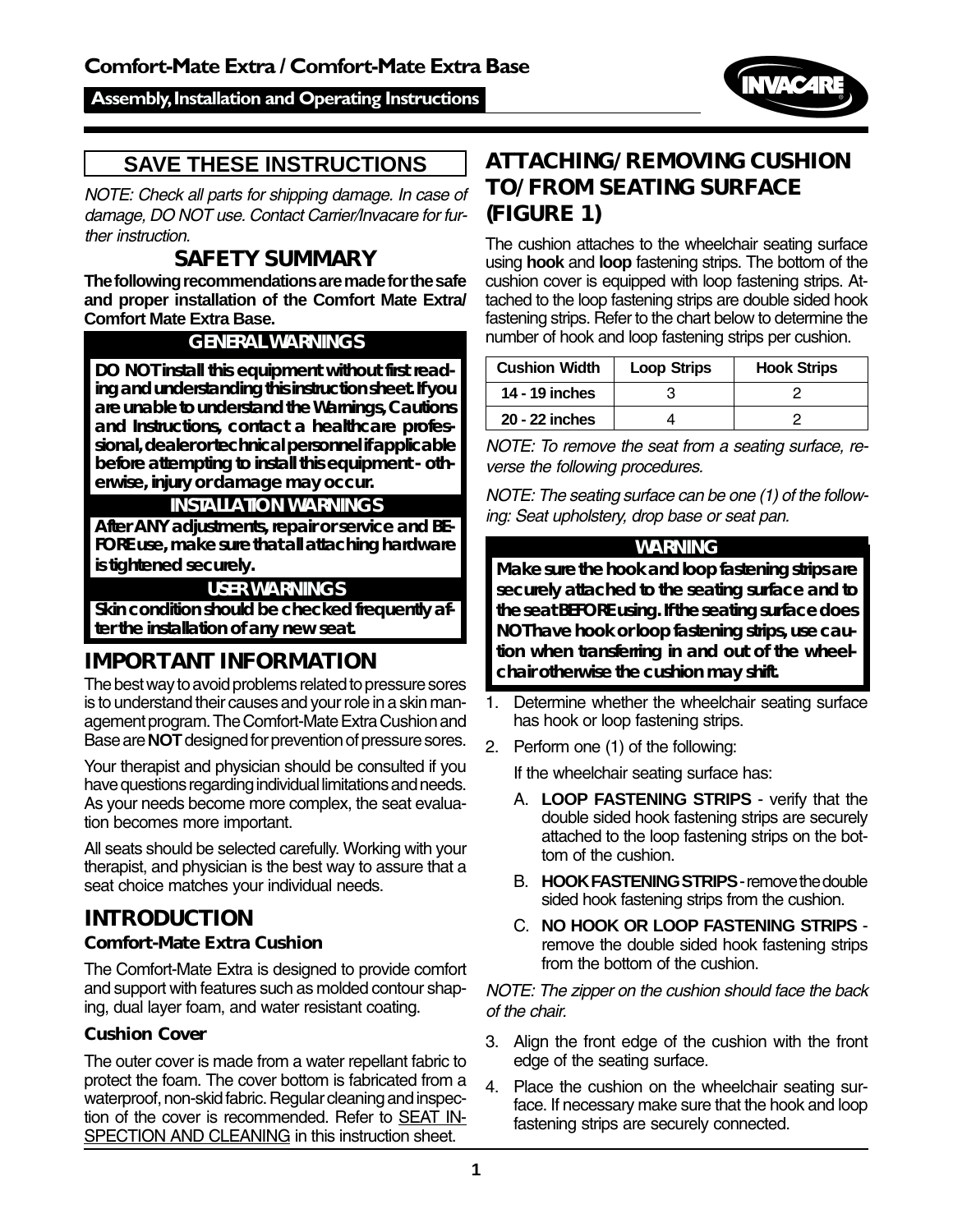

**FIGURE 1- ATTACHING/ REMOVING SEAT TO/FROM SEATING SURFACE**

# **ATTACHING/ADJUSTING THE CUSHION/BASE MOUNTING HOOKS TO BASE (FIGURE 2)**

NOTE: Refer to FIGURE 2 in this instruction sheet for mounting hook locations.

- 1. For minimal width adjustment, loosen the mounting screws and adjust the hooks in or out and retighten the mounting screws.
- 2. **For front-to-back position adjustment:**
	- A. Remove the mounting screws that secure the mounting hooks to the seat.
	- B. Adjust the mounting hooks to desired mounting position.
	- C. Reinsert the mounting screws. Securely tighten.
- 3. If all attachments and adjustments are complete, zip the back cover closed.



Mounting Hooks and Screws

**FIGURE 2- ATTACHING/ ADJUSTING THE CUSHION / MOUNTING HOOKS TO THE BASE**

# **SEAT INSPECTION AND CLEANING**

## **Inspection**

NOTE: In order to ensure that the cushion is working as designed, inspection and cleaning of the cushion on a regular basis is necessary.

## **WARNING**

**DO NOT continue to use this product if deformation, corrosion, breakage , wear and/or compression is discovered. Corrective maintenance can be performed at or arranged through your equipment supplier.**

1. **Once a week**, visually inspect all parts, including hardware, upholstery materials, foams (if accessible), and plastics for deformation, corrosion, breakage, wear and/or compression.

## **Cleaning**

1. Perform one (1) of the following **Once a week**: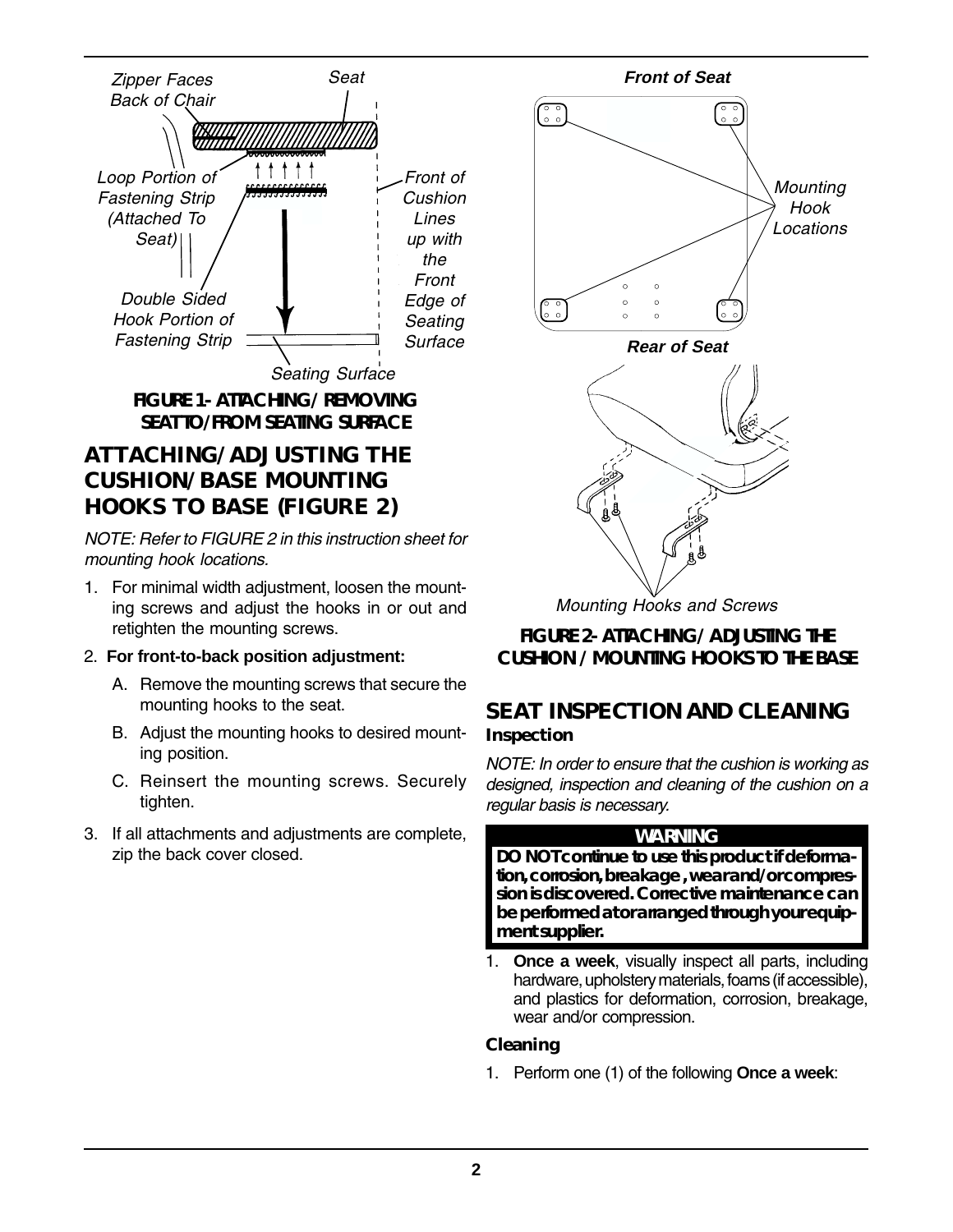#### **INNER COVER**

Hand clean the water repellant inner cover using a soft cloth, warm water and a mild soap solution. Rinse off and hang dry.

#### **OUTER COVER**

#### **CAUTION**

**MACHINE WASH seat cover in cold water on gentle cycle using a mild detergent. DO NOT use fabric softeners or bleach. DO NOT machine dry. Air dry ONLY. DO NOT dry in sun. Otherwise damage to the cover will result.**

# **INSTALLING/USING THE QUICK RELEASE RAIL CLAMP (FIGURE 3)**

#### **Installing**

NOTE: The quick release rail clamp is designed to fit either a 1-inch diameter tube or a 7/8-inch diameter tube with the insert provided.

- 1. Remove the mounting screw from the internal threaded mounting screw. Then remove the internal threaded mounting screw and lock washer from the quick release rail clamp assembly.
- 2. Place the quick release rail clamp on the wheelchair frame.
- 3. Reinstall internal threaded mounting screw and lock washer into quick release rail clamp.
- 4. Loosely reinstall the mounting screw into the internal threaded mounting screw of quick release rail clamp assembly.
- 5. If 7/8-inch diameter insert is needed, install insert on the wheelchair frame. Ensure the open end is facing up.
- 6. Slide insert into quick release rail clamp. Ensure tabs on insert are aligned with bottom of groove, located on the sides of the quick release rail clamp.
- 7. Position the quick release rail clamp so that the thumb-like feature locks down onto the mounting hooks of the seat as shown in FIGURE 3.
- 8. Securely tighten the mounting screw and the internal threaded mounting screw of the quick release rail clamp.

#### **Using**

- 1. To secure hooks in place, push down on thumb-like feature, which is positioned as noted in STEP 7 of INSTALLING THE QUICK RELEASE RAIL CLAMP.
- 2. To unlock, push down on release tab of the quick release rail clamp.





**STEPS 4 THROUGH 6**



**STEPS 7 AND 8**